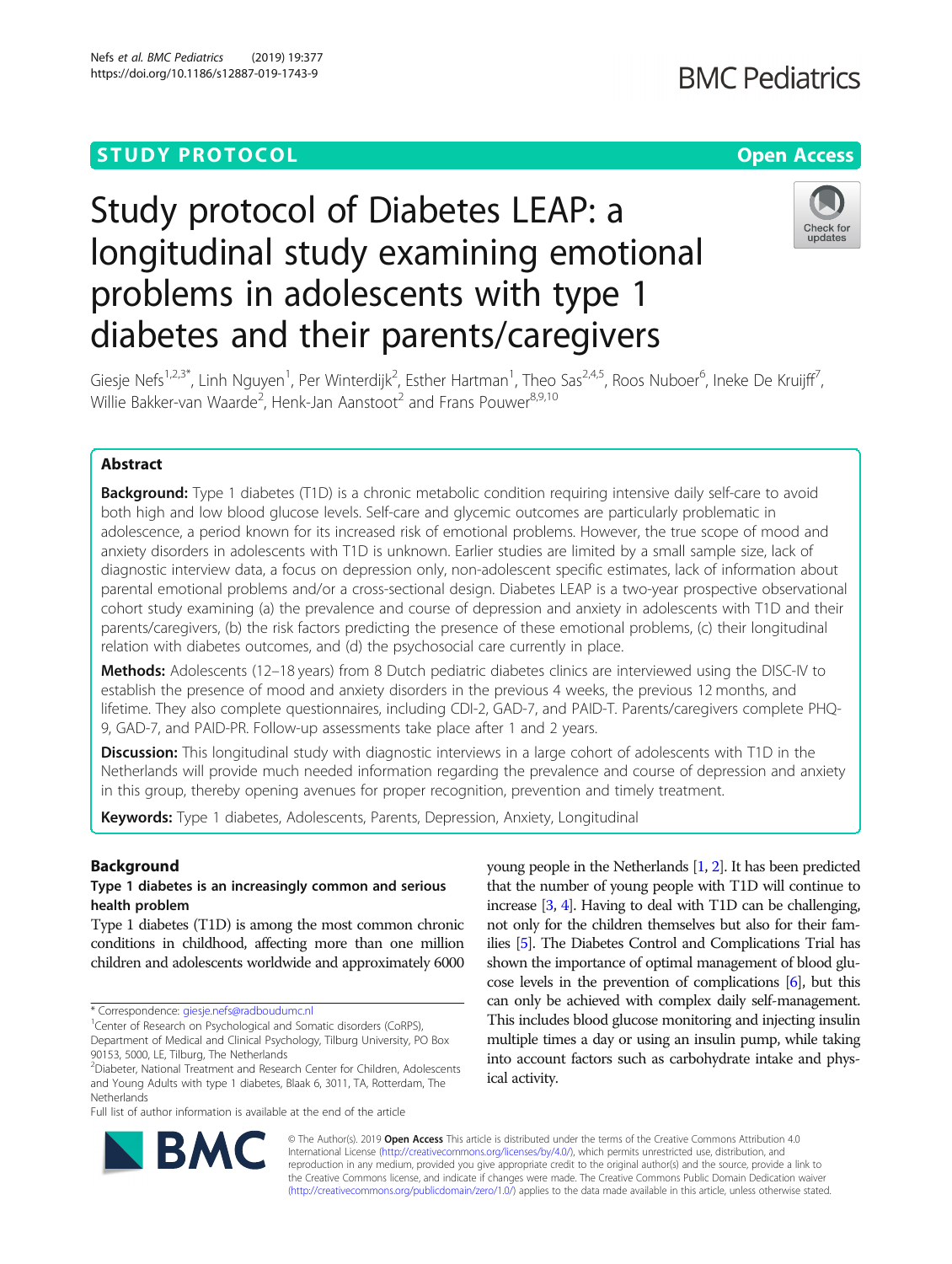#### Need for improved care and reduced psychosocial burden

Despite recent advancements in insulin-delivery and glucose-measurement technologies, glycemic outcomes remain suboptimal for the majority of young people with T1D, with less than one third achieving the international pediatric  $HbA_{1c}$  target (< 7.5%/ 58 mmol/mol) [[7\]](#page-6-0). This will be even less when using the new target for children and adolescents of the International Society for Pediatric and Adolescent Diabetes (< 7% / 53 mmol/mol) [[8](#page-6-0)]. It is well known that psychosocial problems are an important barrier for further improvements in diabetes care [\[5](#page-6-0)]. Psychosocial difficulties may interfere with the complex self-care activities and motivation of young people and their family, seriously impair diabetes management, and contribute to suboptimal glycemic outcomes [[5\]](#page-6-0). In turn, suboptimal  $HbA_{1c}$  with concomitant high and fluctuating glucose values may impact psychosocial functioning. Thus, proper identification, diagnosis, and treatment of psychosocial issues and barriers are required to improve the diabetes care outcomes of young people with T1D. This is especially relevant for adolescents, as this group is particularly at risk for suboptimal glycemic outcomes [[9,](#page-6-0) [10\]](#page-6-0). Reasons include hormonal changes, a mismatch between fully developed motor skills and ongoing cognitive maturity, conflicts between diabetes care and developmental tasks, as well as an increased vulnerability for the onset or worsening of emotional problems  $[11-13]$  $[11-13]$  $[11-13]$  $[11-13]$  $[11-13]$ .

#### The exact scope of mood and anxiety disorders in adolescents with T1D is unknown

Having to manage a demanding and rather unpredictable condition such as T1D can lead to significant distress, including feelings of depression and anger, worries about complications, and negative social interactions [[14\]](#page-6-0). Young people with T1D also seem to have a 1.5 to 2 times increased risk of psychiatric conditions, including mood and anxiety disorders, compared to children without diabetes  $[15]$  $[15]$ . However, the exact size of the problem in adolescents is still unclear, as the available studies have several important methodological limitations. Most importantly, the majority of studies have relied on self-report questionnaires to assess symptoms of depression and anxiety, e.g. [[16](#page-6-0)–[18](#page-6-0)], rather than using a structured diagnostic interview to determine the presence of a psychiatric disorder. Much of what self-report scales assess appears to be (subclinical) diabetes-specific emotional distress rather than psychopathology [\[19](#page-6-0)]. The few studies that have used the diagnostic interview included less than 100 participants, did not distinguish between depression and anxiety, combined data from adolescents with data from children or young adults, or were conducted 20 years ago when diabetes treatment options were considerably different [[20](#page-6-0)–[25](#page-6-0)]. A recent

Polish study among 207 children aged 8–18 years found that 4% had a current mood disorder and 16% had a current anxiety disorder [[26\]](#page-6-0). However, this study might not be representative of the adolescent T1D population at large, as it excluded young people with significant coexisting diseases and did not distinguish estimates for children and adolescents separately [\[27](#page-6-0)].

#### Information about the course of mood or anxiety disorders (and related care decisions) is scarce

As the majority of previous studies used a crosssectional design, information with respect to the course of mood or anxiety disorders in adolescents with T1D is also scarce. Early data from small scale studies suggest that up to half of all young people with T1D will be confronted with a psychiatric disorder (for example a mood, anxiety, eating, or conduct disorder) at least once while growing up [[20,](#page-6-0) [21](#page-6-0)]. Major depression appeared to be the most prevalent disorder, affecting approximately 28% of 92 American youth 10 years after the diagnosis of diabetes [\[21\]](#page-6-0). In addition, almost one fifth of this sample developed an anxiety disorder [\[21\]](#page-6-0). As a last limitation, studies that have determined the presence of a mood and/or anxiety disorder have not systematically assessed the care decisions that were subsequently taken. A high quality study is needed, establishing the prevalence and course of mood and anxiety disorders in a large cohort of adolescents with T1D, including their link with diabetes-specific distress, as well as a description of the treatment and follow-up that is provided.

#### Parental factors might be a very important, yet understudied topic

Caring for an adolescent with T1D is challenging, e.g. due to differences in views on diabetes management and goals, and poses parents and caregivers at additional risk for emotional distress [[28](#page-6-0), [29\]](#page-6-0). Approximately 20–30% of parents of children with T1D report clinically significant distress, defined as life or parenting stress, anxiety or depression [[29](#page-6-0)]. In the general population, parental emotional problems have been associated with increased risk of internalizing problems (such as anxiety or depression) in children [[30](#page-6-0)–[32](#page-7-0)]. In the context of T1D, parental emotional problems may not only have a direct negative effect on child mental health, but may also worsen diabetes management and glycemic outcomes [[29,](#page-6-0) [33](#page-7-0)]. A continued level of parental involvement in diabetes care, adjusted to and stimulating the child's self-efficacy beliefs, is one of the factors for successful diabetes outcomes in adolescence [[34](#page-7-0)–[37](#page-7-0)]. Emotional problems of parents may negatively interfere with their availability in diabetes care, either by under- or over involvement [\[38](#page-7-0)–[41](#page-7-0)]. Even though parental emotional distress is common and has been associated with child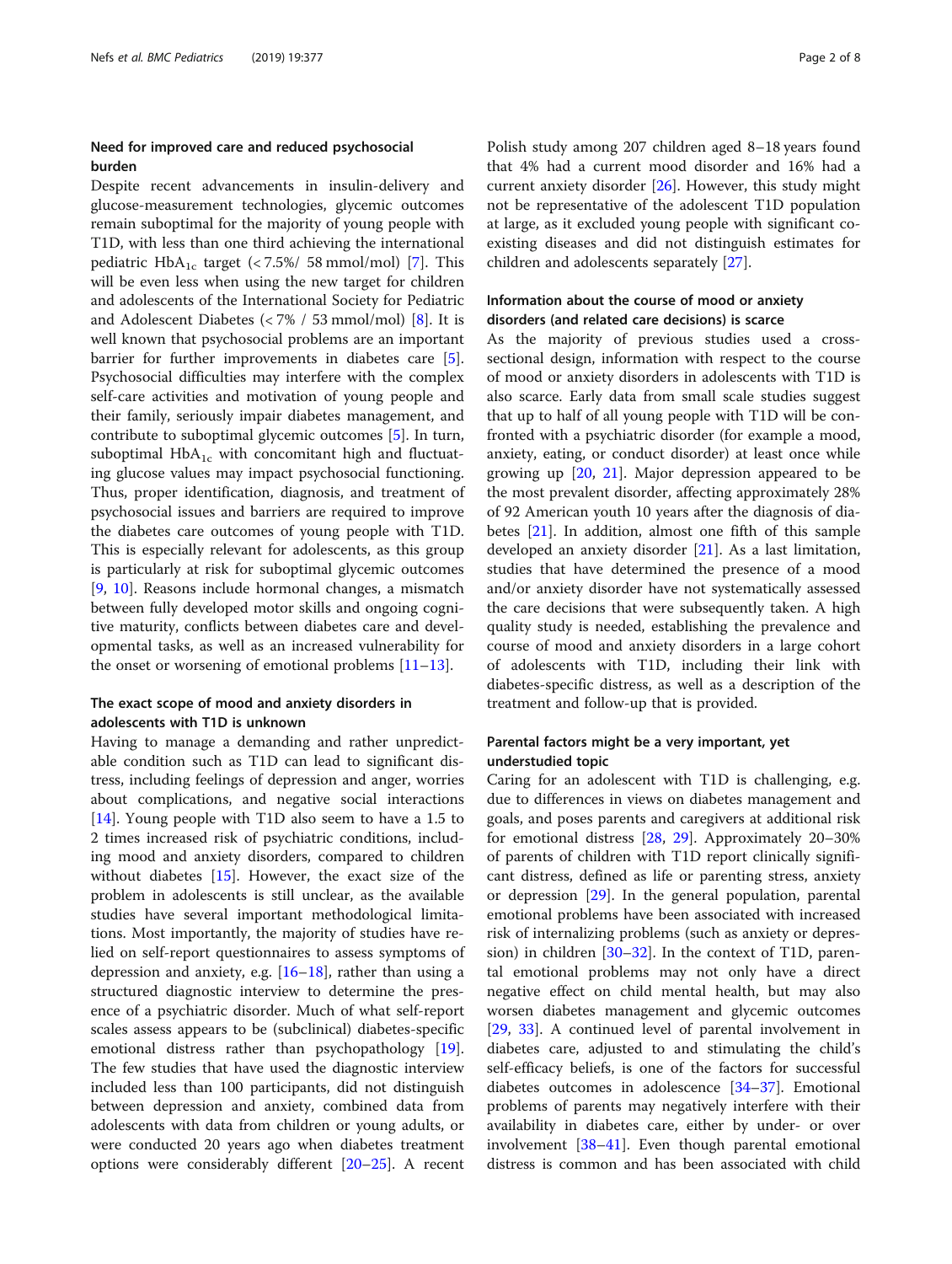distress and impaired diabetes management [[21](#page-6-0), [22,](#page-6-0) [29](#page-6-0)], it is infrequently included in (large) studies of children with T1D. Furthermore, longitudinal data on the course of these problems are currently lacking and emotional distress of parents/caregivers is not included as a standard risk factor in studies examining emotional problems in children with T1D.

#### Methods/design

#### Aim and design

Diabetes LEAP (Longitudinal study of Emotional problems in Adolescents with type 1 diabetes and their Parents) was designed as a two-year prospective study to determine the true scope of depression and anxiety in a large cohort of adolescents with T1D (12–18 years) and their parents/caregivers. Its aims are to:

- 1. Establish the prevalence and course of mood and anxiety disorders among adolescents with T1D and of elevated symptoms of depression and anxiety in parents/caregivers.
- 2. Describe treatment and follow-up, once the pediatrician has been informed of the presence of a mood or anxiety disorder.
- 3. Identify demographic, clinical and psychological risk factors associated with the occurrence of emotional problems in this group.
- 4. Examine the longitudinal relations of these problems with diabetes outcomes.

#### Participants and procedure

Eligible adolescents with type 1 diabetes (12–18 years) and the parent/caregiver primarily involved in diabetes care are approached for participation. Exclusion criteria are diabetes duration of < 6 months, insufficient mastery of the Dutch language, moderate to severe intellectual disability, or severe psychosocial circumstances interfering with participation, all based on medical records and pediatricians' judgement. Participants are recruited from 8 pediatric diabetes clinics across the Netherlands, including the Diabeter clinics (locations: Deventer, Groningen, Rotterdam, Schiphol, Veldhoven), Albert Schweitzer hospital Dordrecht, Meander Medical Center Amersfoort, and Diabetes Centraal (St. Antonius hospital) Utrecht.

Eligible families receive an information package about study participation, asking them to read the materials before their next usual care visit. During this visit, the pediatrician discusses the study with the adolescent and both of his/her parents. Families who agree to participate complete written informed consent. Adolescents can participate (with consent from parents/caregivers), even if the parent/caregiver him−/herself does not want to participate. The parent/caregiver cannot participate if

the adolescent declines. At a subsequent visit, the adolescent undergoes a structured diagnostic interview to assess the presence and history of mood and anxiety disorders. During the same visit, he/she completes a questionnaire regarding (potential risk factors for) emotional problems. Parents/caregivers answer similar questionnaires, either at home or in the clinic. Pediatricians of the research team then report the presence of disorders to the adolescent's pediatrician, who later completes a questionnaire about the course of action that is taken.

For both adolescents and parents/caregivers, follow-up assessments take place after 1 and 2 years. Participants who miss the time window for the one-year follow-up due to frequent rescheduling are considered as participants in the two-year follow-up with a missing one-year follow-up assessment. Participants who decline participation in the one- year follow-up are asked if they may be approached for the two-year follow-up. Assessments are preferably conducted face-to-face; if it is not possible to schedule a visit, interviews are held over the phone or via Skype.

The study protocol has been approved for all study sites by the Medical Ethics Committee of the Máxima Medical Center (NL48232.015.14). The first participant was included on 14-1-2015; recruitment and follow-up assessments are ongoing.

#### Assessment of depression and anxiety in adolescents

At baseline and 1 and 2 year follow-up, the Dutch version of the Diagnostic Interview Schedule for Children (DISC-IV) [[42\]](#page-7-0) is used to establish the presence of mood and anxiety disorders in adolescents in the previous 4 weeks, in the previous year and during lifetime. The DISC-IV is a fully-structured diagnostic interview that can be used by trained lay interviewers to assess mental disorders based on the definitions of the Diagnostic and Statistical Manual for Mental Disorders Fourth edition (DSM-IV). Only the relevant modules of the DISC-IV are conducted. The introductory module assesses sociodemographic characteristics and includes the construction of timelines of the previous year and the whole life based on life-events. Module A (anxiety disorders) includes questions about social phobia, separation anxiety, specific phobia, panic, agoraphobia, generalized anxiety, selective mutism, obsessive-compulsive behavior and post-traumatic stress. We added questions assessing fear of hypoglycemia. Module C (mood disorders) contains questions about major depression, dysthymia, and (hypo)mania. At baseline, module L (Whole Life) is also conducted to assess lifetime prevalence of mood and anxiety disorders.

When emotional problems are established as being present in the previous 4 weeks of assessment, we examine the course of these problems at follow-up. Based on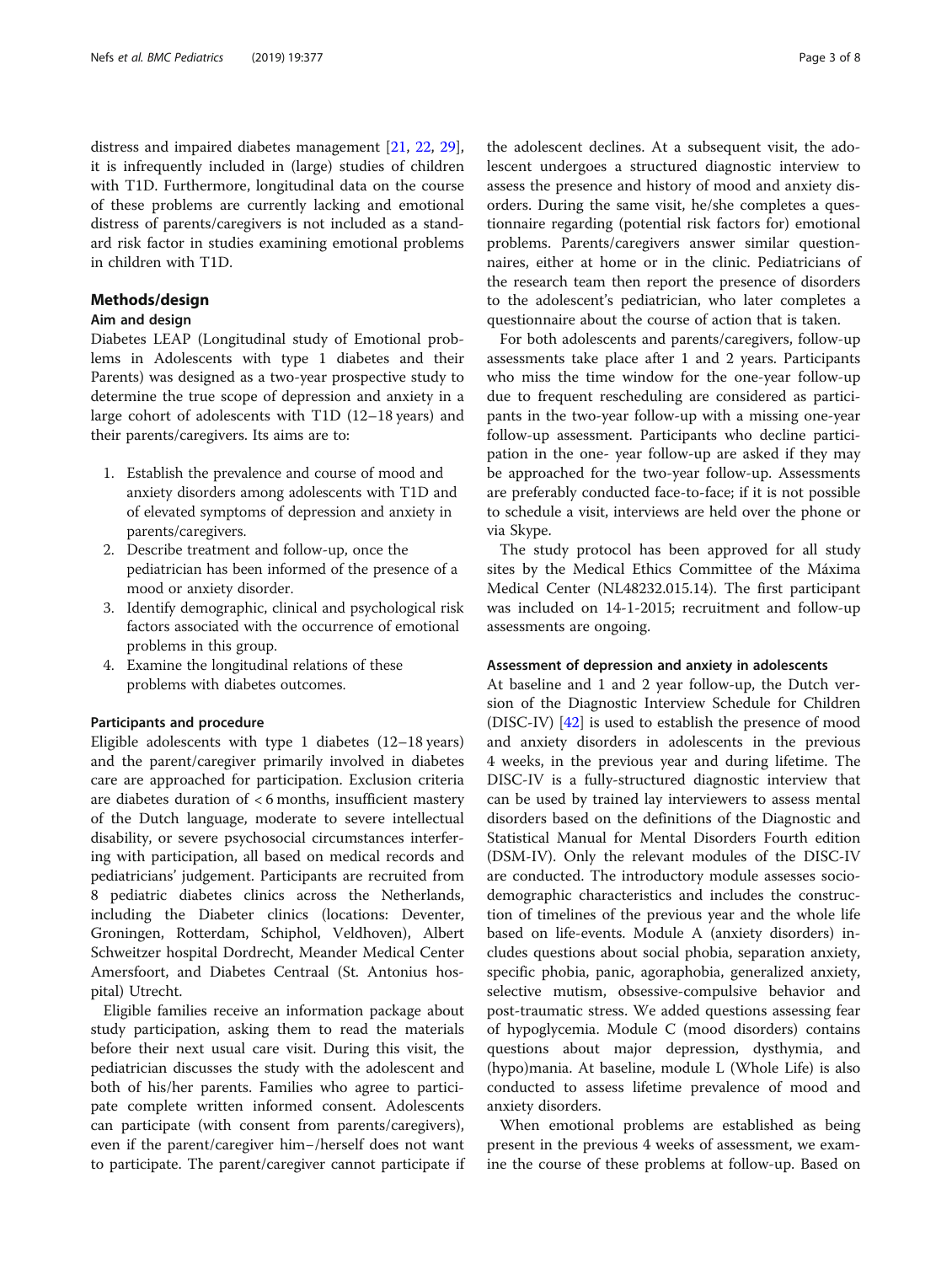the timeline constructed in the introductory module, adolescents are asked to report periods of remission and/ or recurrence if applicable.

At all measurement occasions, adolescents complete the Children's Depression Inventory 2 (CDI-2) and the Generalized Anxiety Disorder 7-item scale (GAD-7) which assess the self-reported severity of depression and anxiety symptoms during the previous 2 weeks [[43](#page-7-0)–[45](#page-7-0)]. As an additional indicator of mood problems in the adolescent, the parent report version of the Children's Depression Inventory 2 is used [\[43](#page-7-0)].

#### Assessments of depression and anxiety in parents

At all three measurement occasions, parents/caregivers complete the Patient Health Questionnaire 9 item scale (PHQ-9) and Generalized Anxiety Disorder 7-item scale (GAD-7) to measure the severity of depression and anxiety symptoms in the previous 2 weeks [\[44](#page-7-0), [46\]](#page-7-0). Both measures also have adequate psychometric properties to identify depression and anxiety disorders in adults (sensitivity 88 and 89%; specificity 88 and 82%, respectively) [[44](#page-7-0), [46](#page-7-0)].

#### Assessment of treatment for depression and anxiety

In the case of a positive screening result, the pediatricians of the research team are notified and inform the doctor caring for the adolescent in question. The description of treatment and follow-up (once the pediatrician has been informed of the presence of a mood or anxiety disorder) include:

- Reason(s) for not making a referral, e.g. watchful waiting, current treatment, self-reported need for (additional) care, decisions/preferences of adolescent and his/her family, previous treatment.

- Institution/health care provider to which a referral is made, waiting list period, treatment provided, decisions/ preferences of adolescent and his/her family.

#### Assessment of other psychosocial and behavioral constructs

The Problem Areas in Diabetes Scale teen version (PAID-T) is used to assess diabetes-specific emotional distress in adolescents, which concerns negative emotions specifically related to living with diabetes and its self-management [[47\]](#page-7-0). For parents, the Problem Areas in Diabetes Scale parent revised version (PAID-PR) is used [[48\]](#page-7-0). Both adolescents and parents provide their perception of psychosocial problems during the previous 6 months (Strengths and Difficulties Questionnaire, SDQ, [[49](#page-7-0), [50](#page-7-0)]), following of diabetes care recommendations in the preceding month (Adherence in Diabetes Questionnaire, ADQ, [\[51](#page-7-0)]), and responsibility for different aspects of diabetes care (Diabetes Family Responsi-bility Questionnaire, DFRQ, [\[52\]](#page-7-0)).

#### Sociodemographic and clinical data

Medical records provide information regarding the adolescent's gender, age, most recent weight and height, age at diabetes diagnosis, diabetes duration, physical/psychiatric comorbidities, insulin treatment modality (multiple daily self-injections or continuous subcutaneous insulin infusion), lifetime  $HbA_{1c}$  (i.e. composite of all  $HbA_{1c}$ values during treatment in the diabetes clinic), the mean  $HbA_{1c}$  in the past year and most recent  $HbA_{1c}$ , glucose measurements and variability around the time of assessment (subsample only), diabetes-related hospitalisations, severe hypoglycemic events, and occurrence of diabetic ketoacidosis. Furthermore, the number of clinic visits, the number of other contacts (e.g. e-mail messages), cancelled visits, and no shows are extracted from medical records. Adolescents self-report their current educational level as part of the DISC-IV and physical/psychiatric comorbidities by completing a questionnaire. The questionnaire for parents includes items about their own gender, age, ethnic background, education, employment status, marital status, family socio-economic status, family composition, relation to the adolescent (e.g. biological parent, guardian), adolescent life-events, adolescent physical/ psychiatric comorbidities, own history of mood/anxiety disorders, and current psychiatric problems in the family.

An overview of the measures included in diabetes LEAP is provided in Table [1](#page-4-0)

#### Ethical considerations

Informed consent is sought for (1) informing the pediatrician of study results in the case of a positive screen, (2) extracting clinical information from the medical record, and (3) using the data anonymously for scientific publications. The code of conduct issued by the national Central Committee on Research Involving Human Subjects (CCMO) relating to expressions of objection by minors participating in medical research is followed, as drafted by the Paediatric Association of The Netherlands (NVK). Adolescents are invited to enter a draw to win a tablet computer at each assessment round. Study visits are combined with usual care visits where possible; extra travel expenses are reimbursed.

#### Data handling and storage

The handling of personal data complies with the Dutch Personal Data Protection Act. Families are assigned a unique study number (unique successive numbers, starting with 11001). This number is used as the subject identification code in the anonymous study data file. The file containing the link between research codes and specific families is saved on a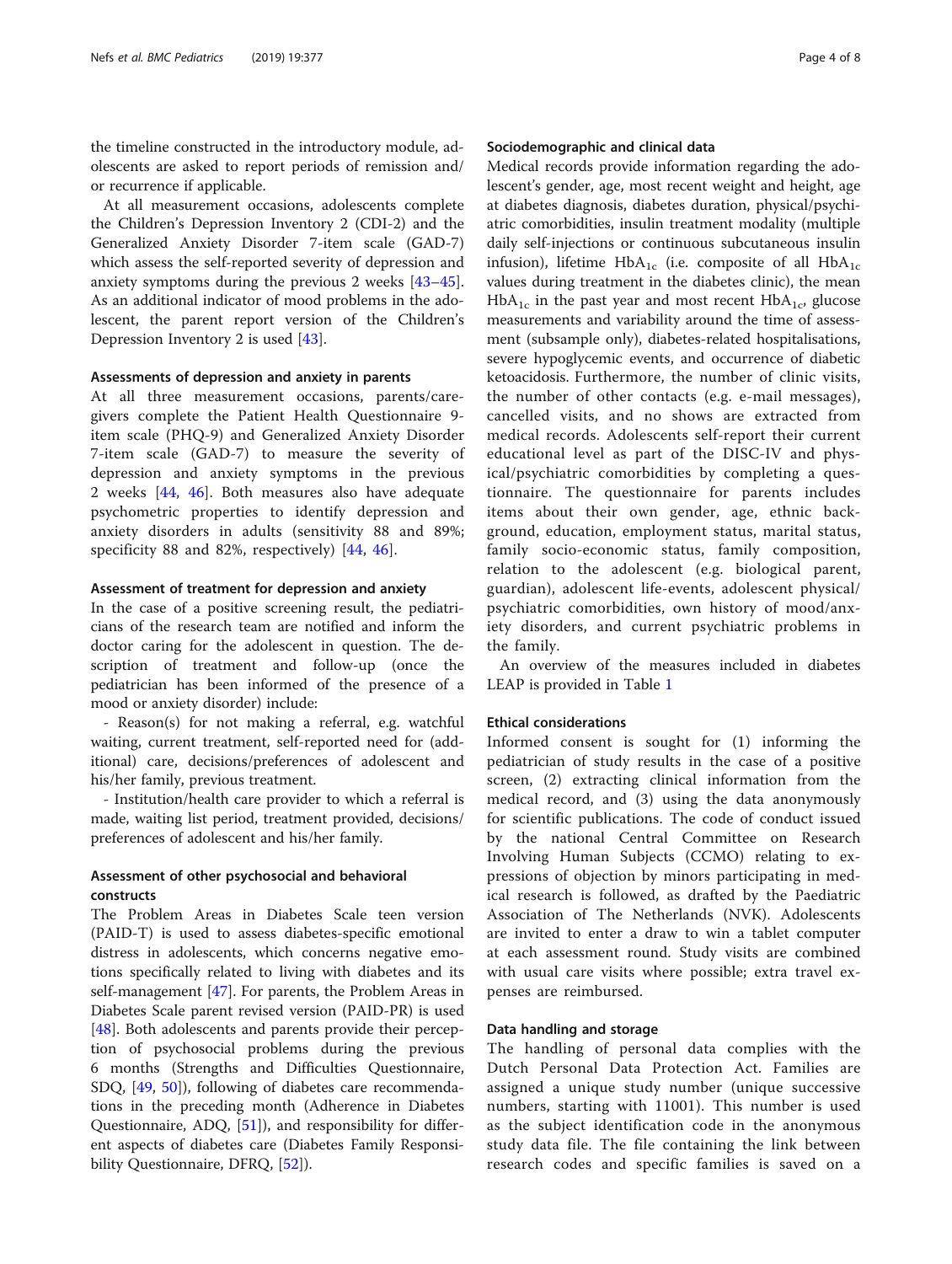#### <span id="page-4-0"></span>Table 1 Concepts and instruments used in Diabetes LEAP

| Construct                                                                                               | Instrument                            | Baseline                  | 1 year      | 2 year |
|---------------------------------------------------------------------------------------------------------|---------------------------------------|---------------------------|-------------|--------|
| Adolescent                                                                                              |                                       |                           |             |        |
| 4-week (current) mood/anxiety disorder                                                                  | DISC-IV                               | $\mathsf X$               | $\mathsf X$ | X      |
| 1-year history mood/anxiety disorder                                                                    | DISC-IV                               | $\mathsf X$               | $\mathsf X$ | X      |
| Lifetime history mood/anxiety disorder                                                                  | DISC-IV                               | Χ                         |             |        |
| Severity of depressive symptoms                                                                         | $CDI-2$                               | $\mathsf X$               | $\mathsf X$ | X      |
| Severity of anxiety symptoms                                                                            | GAD-7                                 | $\mathsf X$               | $\mathsf X$ | X      |
| Diabetes-specific distress                                                                              | PAID-T                                | X                         | X           | X      |
| Psychosocial problems                                                                                   | SDQ                                   | $\mathsf X$               | $\mathsf X$ | X      |
| Following diabetes-care recommendations                                                                 | ADQ self-report                       | $\mathsf X$               | $\mathsf X$ | X      |
| Responsibility diabetes care                                                                            | DFRQ self-report                      | $\mathsf X$               | $\mathsf X$ | X      |
| Care provided mood/anxiety disorder                                                                     | Medical record, doctor                | $\mathsf X$               | $\mathsf X$ | X      |
| Gender, age, weight, height                                                                             | Medical record                        | $\mathsf X$               |             |        |
| Highest educational level                                                                               | Medical record, self-report           | $\mathsf X$               | $\mathsf X$ | X      |
| Diabetes duration, age at diagnosis                                                                     | Medical record                        | $\mathsf X$               |             |        |
| Lifetime $HbA_{1c}$                                                                                     | Medical record                        | $\mathsf X$               |             |        |
| Past year and most recent HbA <sub>1c</sub>                                                             | Medical record                        | $\mathsf X$               | $\mathsf X$ | X      |
| Glucose measurements/variability (subgroup)                                                             | Medical record                        | $\mathsf X$               | $\mathsf X$ | X      |
| Physical/psychiatric co-morbidities                                                                     | Medical record, self- & parent-report | $\mathsf X$               | X           | X      |
| Life-events                                                                                             | DISC-IV, parent-report                | $\mathsf X$               | X           | X      |
| Insulin treatment modality                                                                              | Medical record                        | $\mathsf X$               | $\mathsf X$ | X      |
| Diabetes-related hospitalisations,<br>severe hypoglycemic events,<br>occurrence of diabetes ketoacidose | Medical record                        | $\mathsf X$               | $\mathsf X$ | X      |
| Past year number of visits, other<br>contacts, cancelled visits, no shows                               | Medical record                        | $\mathsf X$               | $\mathsf X$ | X      |
| Parents/caregivers                                                                                      |                                       |                           |             |        |
| Elevated depressive symptoms                                                                            | $PHQ-9 \geq 10$                       | $\mathsf X$               | $\mathsf X$ | X      |
| Elevated anxiety symptoms                                                                               | $GAD-7 \geq 10$                       | $\mathsf X$               | X           | X      |
| Diabetes-specific distress                                                                              | PAID-PR                               | X                         | X           | X      |
| Adolescent depressive symptoms                                                                          | CDI-2 parent-report                   | $\mathsf X$               | $\mathsf X$ | X      |
| Psychosocial problems                                                                                   | SDQ parent-report                     | $\times$                  | $\times$    | X      |
| Following diabetes-care recommendations                                                                 | ADQ parent-report                     | $\boldsymbol{\mathsf{X}}$ | $\mathsf X$ | X      |
| Responsibility diabetes care                                                                            | DFRQ parent-report                    | Χ                         | Χ           | X      |
| Adolescent life-events                                                                                  | Parent-report                         | $\mathsf X$               | $\mathsf X$ | X      |
| Gender, age, ethnic background,<br>education, employment status, partner                                | Self-report                           | Χ                         | Χ           | X      |
| Socio-economic status family                                                                            | Self-report, medical record           | $\mathsf X$               | Χ           | X      |
| Primary diabetes caregiver                                                                              | Self-report, doctor                   | Χ                         | Χ           | X      |
| Relation to child, description family                                                                   | Self-report                           | Χ                         | Χ           | X      |
| Current and history mood/anxiety disorder                                                               | Self-report                           | $\mathsf X$               | $\mathsf X$ | X      |
| Current psychiatric problems in family                                                                  | Parent-report                         | Χ                         | Χ           | X      |

secure server and is only be accessed by people conducting the assessments. Psychology students assisting in the data collection sign a research contract, based on the Dutch Personal Data Protection Act. The anonymized data set is saved on a secure server. Data will be stored at this server for at least 15 years after the end of the study, in accordance with Tilburg University regulations.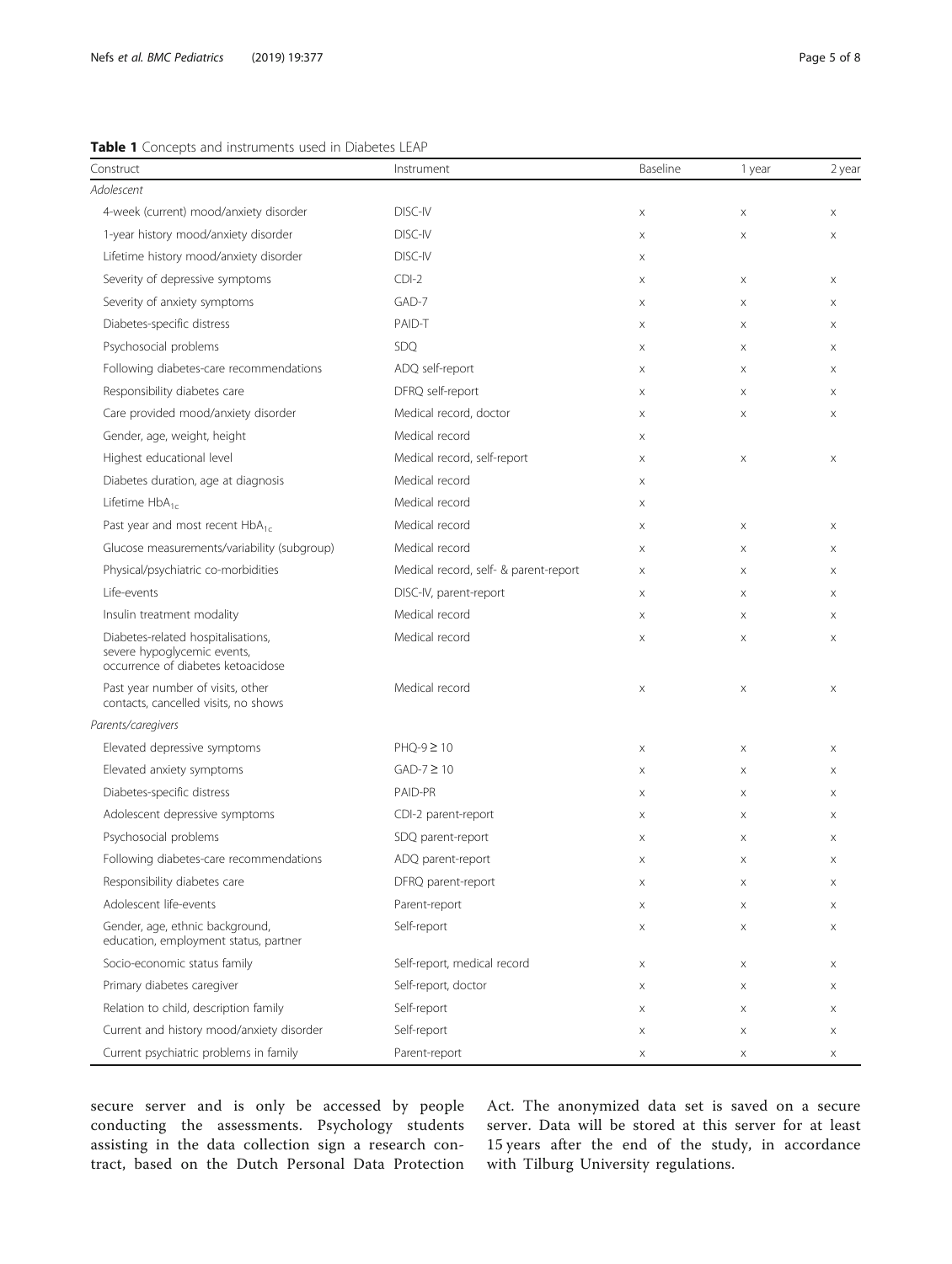#### Statistical analyses

Unless otherwise specified, statistical analyses will be performed using IBM SPSS Statistics v24, with significance level  $p < 0.05$ . The prevalence, course and treatment of emotional problems in adolescents with type 1 diabetes and their parents/caregivers (research aim #1 and #2) is established using descriptive statistics based on the sample at hand. Other analyses depend on the specific research questions and will be reported in detail in the papers concerned. These include logistic regression analysis (including a check of relevant assumptions) to examine which risk factors are associated with the occurrence of a mood and/or anxiety disorder (research aim #3) and longitudinal path modelling/structural equation modelling to examine the longitudinal relation between emotional problems and diabetes outcomes (research aim #4). To maximize the available data, the advanced Full Information Maximum Likelihood method will be applied to handle missing data. To get a sense of the required sample size, we posited a conservative logistic regression for the research question on risk factors for mood/anxiety disorders over the entire study period. As our study will be the first to determine the prevalence of these disorders in Dutch adolescents with type 1 diabetes, we calculated a range of sample sizes based on different cumulative event rates (175 to 400 required participants) [\[53\]](#page-7-0). Taking into account statistical restrictions [\[54](#page-7-0)], non-response and loss to follow-up, we have to approach all families from all participating centers who meet the inclusion criteria and none of the exclusion criteria ( $n = 831$ ).

#### Discussion

The proposed prospective observational study will provide a much needed indication of the prevalence, course, risk factors and clinical impact of emotional problems among adolescents with type 1 diabetes and their parents/caregivers, thereby opening avenues for proper recognition, prevention and timely treatment. This may alleviate stress on scarce health care resources, making way for policy adjustments and re-allocation of funds. Diabetes LEAP will also shed more light on the current trajectories of psychological care after detection of emotional problems. A better understanding of the decisionmaking process will facilitate development and adjustments towards optimal care. By disentangling psychopathology and subclinical diabetes-specific distress, we also hope to assist policy makers in obtaining a better match between the problems at hand and mental health professionals and interventions. Diabetes LEAP will also provide an important contribution to the scientific literature, allowing comparisons with data from other countries and sharing of lessons learned.

Some potential limitations must also be acknowledged. Recruitment and preservation of participants in research is often challenging, and even more so in the case of adolescents and sensitive topics [\[55\]](#page-7-0). Following previous recommendations to increase the response rate and reduce attrition, e.g. [\[56\]](#page-7-0), we selected a research team with knowledge about diabetes and child psychology, involve paediatricians in the recruitment procedure, collaborate closely with site personnel, and offer proportional incentives for participation to families. To ensure sufficient power to conduct the longitudinal analyses, recruitment takes place in 8 paediatric diabetes clinics. However, sampling bias may occur if families experiencing emotional problems shy away from participation. Also, individuals who do not experience any problems might not feel inclined to participate. In an effort to minimize the risk of sampling bias and maximize the external validity of study results, the information package emphasized that participation in research is voluntary and that every adolescent/parent contribution is a valuable addition to the study. In order to limit attrition and support sustained commitment, we send participating families regular updates through clinic newsletters.

The data from this study will include results from psychiatric diagnostic interviews in a large cohort of adolescents with T1D in the Netherlands. We expect that it will further strengthen the scientific literature in this area, as we aim to provide much needed information regarding the scope of depression and anxiety in this group. This will hopefully contribute to better recognition, prevention and treatment of these problems and more optimal pediatric diabetes care.

#### Abbreviations

ADQ: Adherence in diabetes questionnaire; CDI-2: Children's depression inventory 2; DFRQ: Diabetes family responsibility questionnaire; Diabetes LEAP: Longitudinal study of emotional problems in adolescents with type 1 diabetes and their parents; DISC-IV: Diagnostic interview schedule for children; DSM-IV: Diagnostic and statistical manual for mental disorders fourth edition; GAD-7: Generalized anxiety disorder 7-item scale; NVK: Paediatric Association of The Netherlands; PAID-PR: Problem areas in diabetes scale parent revised version; PAID-T: Problem areas in diabetes scale teen version; PHQ-9: Patient health questionnaire 9-item scale; SDQ: Strengths and difficulties questionnaire; T1D: Type 1 diabetes

#### Acknowledgements

We thank all families and diabetes centers who participated in Diabetes LEAP.

#### Authors' contributions

GN, LN, PW, HJA, and FP conceived and designed Diabetes LEAP; PW, HJA, EH, TS, RN, IdK, WBvW facilitated data acquisition. GN, LN and FP made the first draft of the manuscript; PW, EH, TS, RN, IdK, WBvW, and HJA revised it critically for important intellectual content. All authors gave final approval of the version to be published.

#### Funding

This study was supported by a Dutch Diabetes Research Foundation Junior Fellowship granted to GN, with FP as senior researcher (2013.81.1645), after peer review. The funding source had no role in the design, data collection, analysis or interpretation of the study, or in the decision to submit the manuscript for publication.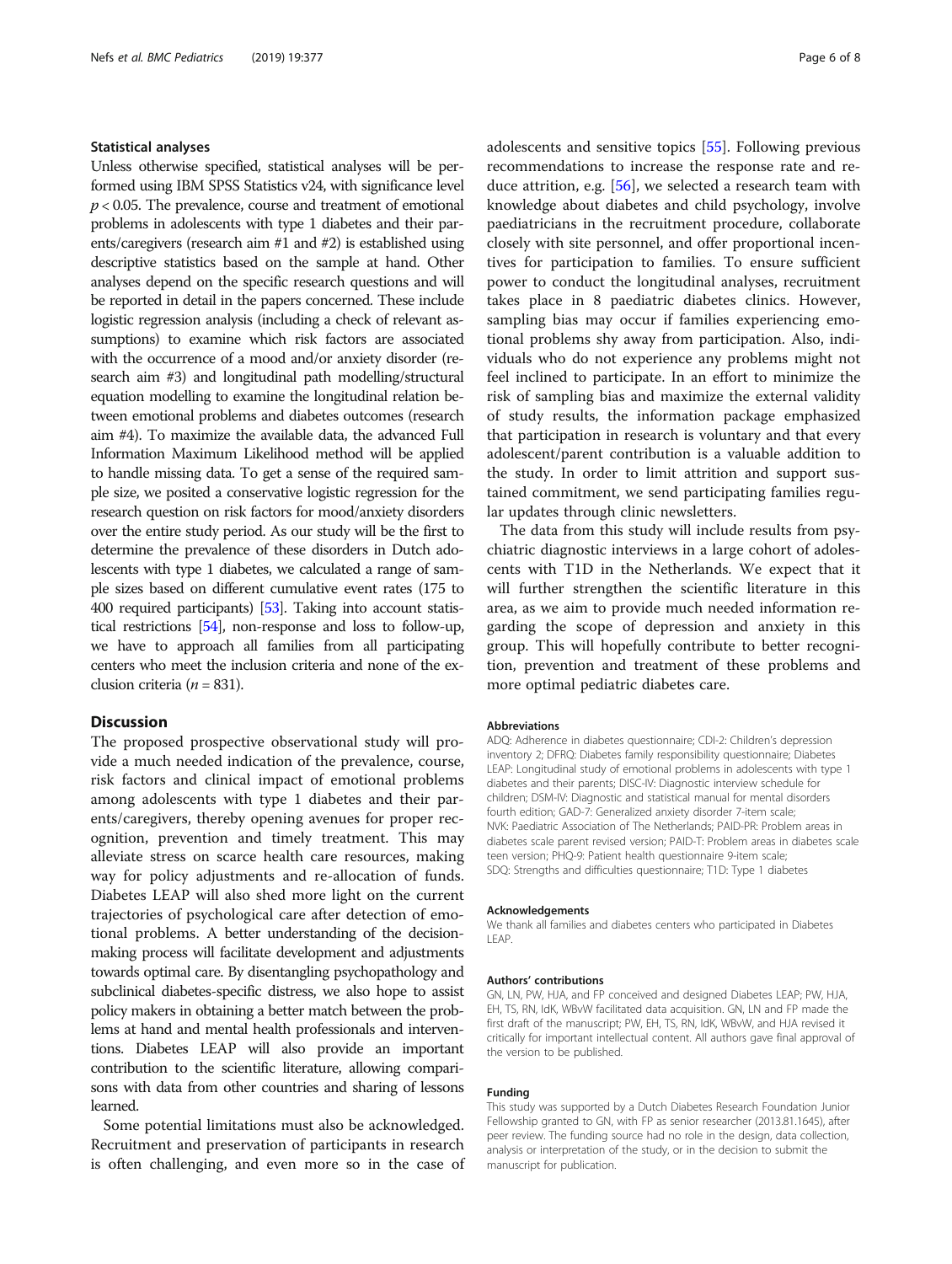#### <span id="page-6-0"></span>Availability of data and materials

The datasets used and/or analyzed during the current study are available from the corresponding author on reasonable request.

#### Ethics approval and consent to participate

The study protocol was approved for all study sites by the Medical Ethics Committee of the Máxima Medical Center (48232.015.14). Families who agree to participate complete written informed consent. Adolescents can participate (with consent from parents/caregivers), even if the parent/ caregiver him−/herself does not want to participate. The parent/caregiver cannot participate if the adolescent declines.

#### Consent for publication

Not applicable.

#### Competing interests

The authors declare that they have no competing interests.

#### Author details

<sup>1</sup>Center of Research on Psychological and Somatic disorders (CoRPS), Department of Medical and Clinical Psychology, Tilburg University, PO Box 90153, 5000, LE, Tilburg, The Netherlands. <sup>2</sup> Diabeter, National Treatment and Research Center for Children, Adolescents and Young Adults with type 1 diabetes, Blaak 6, 3011, TA, Rotterdam, The Netherlands. <sup>3</sup>Radboud university medical center, Radboud Institute for Health Sciences, Department of Medical Psychology, Huispost 840, Postbus 9101, 6500, HB, Nijmegen, The Netherlands. <sup>4</sup>Department of Pediatrics, Albert Schweitzer Hospital, Albert Schweitzerplaats 25, 3318, AT, Dordrecht, The Netherlands. <sup>5</sup>Department of Pediatric Endocrinology, Erasmus Medical Center – Sophia Childrens' Hospital, Rotterdam, The Netherlands. <sup>6</sup>Department of Pediatrics, Meander Medical Center, Maatweg 3, 3813 Amersfoort, TZ, Netherlands. <sup>7</sup>Department of Pediatrics, Diabetes Centraal, St. Antonius Hospital, Soestwetering 1, 3543, AZ, Utrecht, The Netherlands. <sup>8</sup>Department of Psychology, University of Southern Denmark, Campusvej 55, 5230 Odense M, Denmark. <sup>9</sup>School of Psychology, Deakin University, Locked Bag 20001, Geelong, VIC 3220, Australia. <sup>10</sup>STENO Diabetes Center Odense, Odense University Hospital, Odense, Denmark.

#### Received: 28 January 2019 Accepted: 20 September 2019 Published online: 24 October 2019

#### References

- 1. IDF. IDF Diabetes Atlas. 8th ed; 2017.
- 2. Diabetes in cijfers. [https://www.diabetesfonds.nl/over-diabetes/diabetes-in](https://www.diabetesfonds.nl/over-diabetes/diabetes-in-het-algemeen/diabetes-in-cijfers)[het-algemeen/diabetes-in-cijfers](https://www.diabetesfonds.nl/over-diabetes/diabetes-in-het-algemeen/diabetes-in-cijfers). Accessed 9 Jan 2019.
- Patterson CC, Dahlquist GG, Gyurus E, Green A, Soltesz G, Group ES. Incidence trends for childhood type 1 diabetes in Europe during 1989-2003 and predicted new cases 2005-20: a multicentre prospective registration study. Lancet. 2009;373(9680):2027–33.
- 4. Spaans EA, Gusdorf LM, Groenier KH, Brand PL, Veeze HJ, Reeser HM, Bilo HJ, Kleefstra N. The incidence of type 1 diabetes is still increasing in the Netherlands, but has stabilised in children under five (Young DUDEs-1). Acta Paediatr. 2015;104(6):626–9.
- 5. Delamater AM, de Wit M, McDarby V, Malik JA, Hilliard ME, Northam E, Acerini CL. ISPAD Clinical Practice Consensus Guidelines 2018: Psychological care of children and adolescents with type 1 diabetes. Pediatr Diabetes. 2018(19 Suppl 27):237–49.
- 6. Nathan DM, Group DER. The diabetes control and complications trial/ epidemiology of diabetes interventions and complications study at 30 years: overview. Diabetes Care. 2014;37(1):9–16.
- 7. Wood JR, Miller KM, Maahs DM, Beck RW, DiMeglio LA, Libman IM, Quinn M, Tamborlane WV, Woerner SE, Network TDEC. Most youth with type 1 diabetes in the T1D exchange clinic registry do not meet American Diabetes Association or International Society for Pediatric and Adolescent Diabetes clinical guidelines. Diabetes Care. 2013;36(7):2035–7.
- 8. LA DM, Acerini CL, Codner E, Craig ME, Hofer SE, Pillay K, Maahs DM. ISPAD Clinical Practice Consensus Guidelines 2018: Glycemic control targets and glucose monitoring for children, adolescents, and young adults with diabetes. Pediatr Diabetes. 2018(19 Suppl 27):105–14.
- 9. Clements MA, Foster NC, Maahs DM, Schatz DA, Olson BA, Tsalikian E, Lee JM, Burt-Solorzano CM, Tamborlane WV, Chen V, et al. Hemoglobin A1c

(HbA1c) changes over time among adolescent and young adult participants in the T1D exchange clinic registry. Pediatr Diabetes. 2016;17(5):327–36.

- 10. Carlsen S, Skrivarhaug T, Thue G, Cooper JG, Goransson L, Lovaas K, Sandberg S. Glycemic control and complications in patients with type 1 diabetes - a registry-based longitudinal study of adolescents and young adults. Pediatr Diabetes. 2017;18(3):188–95.
- 11. Silverstein J, Klingensmith G, Copeland K, Plotnick L, Kaufman F, Laffel L, Deeb L, Grey M, Anderson B, Holzmeister LA, et al. Care of children and adolescents with type 1 diabetes: a statement of the American Diabetes Association. Diabetes Care. 2005;28(1):186–212.
- 12. Beesdo K, Knappe S, Pine DS. Anxiety and anxiety disorders in children and adolescents: developmental issues and implications for DSM-V. Psychiatr Clin North Am. 2009;32(3):483–524.
- 13. Thapar A, Collishaw S, Pine DS, Thapar AK. Depression in adolescence. Lancet. 2012;379(9820):1056–67.
- 14. Hilliard ME, De Wit M, Wasserman RM, Butler AM, Evans M, Weissberg-Benchell J, Anderson BJ. Screening and support for emotional burdens of youth with type 1 diabetes: strategies for diabetes care providers. Pediatr Diabetes. 2018;19(3):534–43.
- 15. Butwicka A, Frisen L, Almqvist C, Zethelius B, Lichtenstein P. Risks of psychiatric disorders and suicide attempts in children and adolescents with type 1 diabetes: a population-based cohort study. Diabetes Care. 2015;38(3):453–9.
- 16. Whittemore R, Kanner S, Singleton S, Hamrin V, Chiu J, Grey M. Correlates of depressive symptoms in adolescents with type 1 diabetes. Pediatr Diabetes. 2002;3(3):135–43.
- 17. Lawrence JM, Standiford DA, Loots B, Klingensmith GJ, Williams DE, Ruggiero A, Liese AD, Bell RA, Waitzfelder BE, McKeown RE, et al. Prevalence and correlates of depressed mood among youth with diabetes: the SEARCH for diabetes in youth study. Pediatrics. 2006;117(4):1348–58.
- 18. de Wit M, Snoek FJ. Depressive symptoms and unmet psychological needs of Dutch youth with type 1 diabetes: results of a web-survey. Pediatr Diabetes. 2011;12(3 Pt 1):172–6.
- 19. Fisher L, Hessler DM, Polonsky WH, Masharani U, Peters AL, Blumer I, Strycker LA. Prevalence of depression in type 1 diabetes and the problem of over-diagnosis. Diabet Med. 2016;33(11):1590–7.
- 20. Blanz BJ, Rensch-Riemann BS, Fritz-Sigmund DI, Schmidt MH. IDDM is a risk factor for adolescent psychiatric disorders. Diabetes Care. 1993; 16(12):1579–87.
- 21. Kovacs M, Goldston D, Obrosky DS, Bonar LK. Psychiatric disorders in youths with IDDM: rates and risk factors. Diabetes Care. 1997;20(1):36–44.
- 22. Vila G, Robert JJ, Jos J, Mouren-Simeoni MC. Insulin-dependent diabetes mellitus in children and in adolescents: value of pedopsychiatric follow-up. Arch De Pediatrie. 1997;4(7):615–22.
- 23. Nakazato M, Kodama K, Miyamoto S, Sato M, Sato T. Psychiatric disorders in juvenile patients with insulin-dependent diabetes mellitus. Diabetes Res Clin Pract. 2000;48(3):177–83.
- 24. Northam EA, Matthews LK, Anderson PJ, Cameron FJ, Werther GA. Psychiatric morbidity and health outcome in type 1 diabetes--perspectives from a prospective longitudinal study. Diabet Med. 2005;22(2):152–7.
- 25. Colton PA, Olmsted MP, Daneman D, Rodin GM. Depression, disturbed eating behavior, and metabolic control in teenage girls with type 1 diabetes. Pediatr Diabetes. 2013;14(5):372–6.
- 26. Butwicka A, Fendler W, Zalepa A, Szadkowska A, Zawodniak-Szalapska M, Gmitrowicz A, Mlynarski W. Psychiatric disorders and health-related quality of life in children with type 1 diabetes mellitus. Psychosomatics. 2016;57(2):185–93.
- 27. Nguyen L, Nefs G, Pouwer F. Comment on Butwicka et al. psychiatric disorders and health-related quality of life in children with type 1 diabetes mellitus. Psychosomatics. 2017;58(2):214–5.
- Anderson BJ, Vangsness L, Connell A, Butler D, Goebel-Fabbri A, Laffel LM. Family conflict, adherence, and glycaemic control in youth with short duration type 1 diabetes. Diabet Med. 2002;19(8):635–42.
- 29. Whittemore R, Jaser S, Chao A, Jang M, Grey M. Psychological experience of parents of children with type 1 diabetes: a systematic mixed-studies review. Diabetes Educ. 2012;38(4):562–79.
- 30. Beidel DC, Turner SM. At risk for anxiety: I. psychopathology in the offspring of anxious parents. J Am Acad Child Adolesc Psychiatry. 1997;36(7):918–24.
- 31. Shanahan L, Copeland W, Costello EJ, Angold A. Specificity of putative psychosocial risk factors for psychiatric disorders in children and adolescents. J Child Psychol Psychiatry Allied Discip. 2008;49(1):34–42.